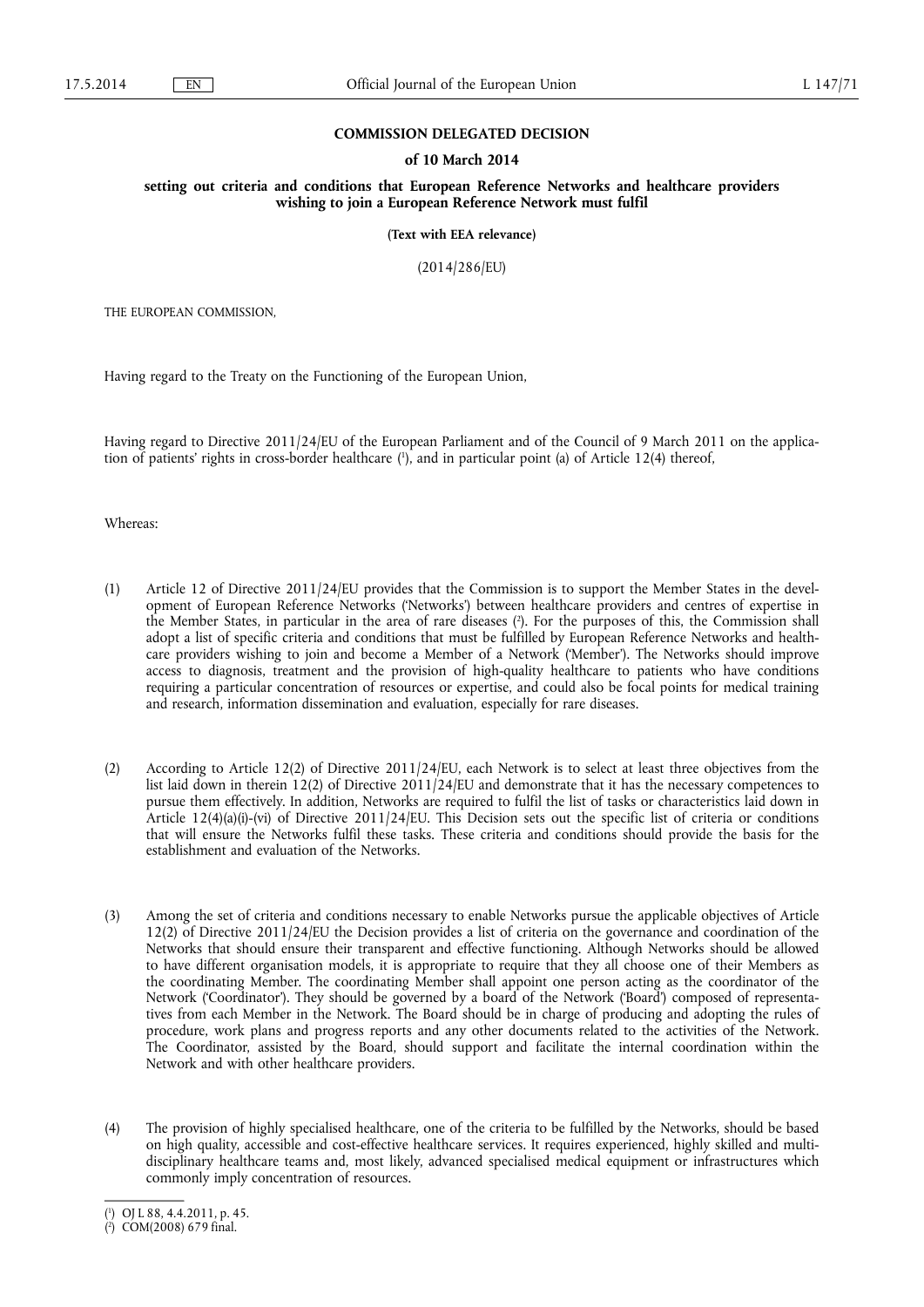- (5) Healthcare providers who apply for membership of a Network should demonstrate that they fulfil the criteria and conditions laid down in this Decision. These criteria and conditions should guarantee that the services and healthcare are provided according to the highest possible quality criteria and available clinical evidence.
- (6) The required criteria and conditions for a healthcare provider would vary depending on the diseases or conditions specifically addressed by the Network of which they want to become a Member. It therefore appears necessary to establish two sets of criteria and conditions: a first set of horizontal criteria and conditions that should be fulfilled by all healthcare providers wishing to join a Network, regardless of the field of expertise or the medical procedure or treatment they perform, and a second set of criteria and conditions that may vary depending on the scope of the concrete area of expertise, disease or condition addressed by the Network they wish to join.
- (7) Among the first set of horizontal and structural criteria and conditions, those related to patients empowerment and patient-centred care; organisation, management and business continuity; research and training capacity appear to be essential in order to ensure that the objectives of the Networks are met.
- (8) Further horizontal and structural criteria and conditions related to the exchange of expertise, information systems and eHealth tools should help developing, sharing and spreading information and knowledge and fostering improvements in the diagnosis and treatment of diseases within and outside the Networks and to collaborate closely with other centres of expertise and networks at national and international level. Interoperable and semantically compatible information and communication technology (ICT) systems would facilitate the exchange of health data and patients' information, and the establishment and maintenance of shared databases and registries.
- (9) The ability to have an efficient and secure exchange of health data and other patient information as well personal data of the healthcare professionals in charge of the patient is a crucial aspect for the successful functioning of the Networks. The exchange of data should in particular take place in accordance with the specified purposes, necessity and legal grounds for the processing of data and be accompanied by appropriate safeguards and rights of the data subject. Personal data should be processed in compliance with Directive 95/46/EC of the European Parliament and of the Council (<sup>1</sup>).
- (10) This Decision respects the fundamental rights and observes the principles recognised in particular by the Charter of Fundamental Rights of the European Union, as referred to in Article 6 of the Treaty on European Union and notably the right of human dignity, the right to the integrity of the person, the right to the protection of personal data and the right of access to healthcare. This Decision must be applied by the Member States in accordance with the rights and principles guaranteed in the Charter.
- (11) In particular, the Charter requires that in the field of biology and medicine the free and informed consent of the person concerned must be respected. As Clinical Trials could likely be one of the areas of work of the Networks it is important to recall that an extensive set of rules for the protection of subjects in clinical trials is foreseen in Directive 2001/20/EC of the European Parliament and of the Council (<sup>2</sup>).
- (12) In order to ensure the exchange of personal data in the context of the Networks, procedures concerning informed consent for processing this data could be simplified by using one single common consent model that needs to be subject to the requirements set out in Directive 95/46/EC with regard to the consent of the data subject.
- (13) The criteria and conditions related to expertise, clinical practice, quality, patient safety and evaluation should help in developing and spreading the best practices for quality and safety benchmarks. They should also thus ensure the offer of a high level of expertise, produce good practice guidelines, implement outcome measures and quality control and follow a multi-disciplinary approach as required by Article 12(4) of Directive 2011/24/EU.

<sup>(</sup> 1 ) Directive 95/46/EC of the European Parliament and of the Council of 24 October 1995 on the protection of individuals with regard to the processing of personal data and on the free movement of such data (OJ L 281, 23.11.1995, p. 31).

<sup>(</sup> 2 ) Directive 2001/20/EC of the European Parliament and of the Council of 4 April 2001 on the approximation of the laws, regulations and administrative provisions of the Member States relating to the implementation of good clinical practice in the conduct of clinical trials on medicinal products for human use (OJ L 121, 1.5.2001, p. 34).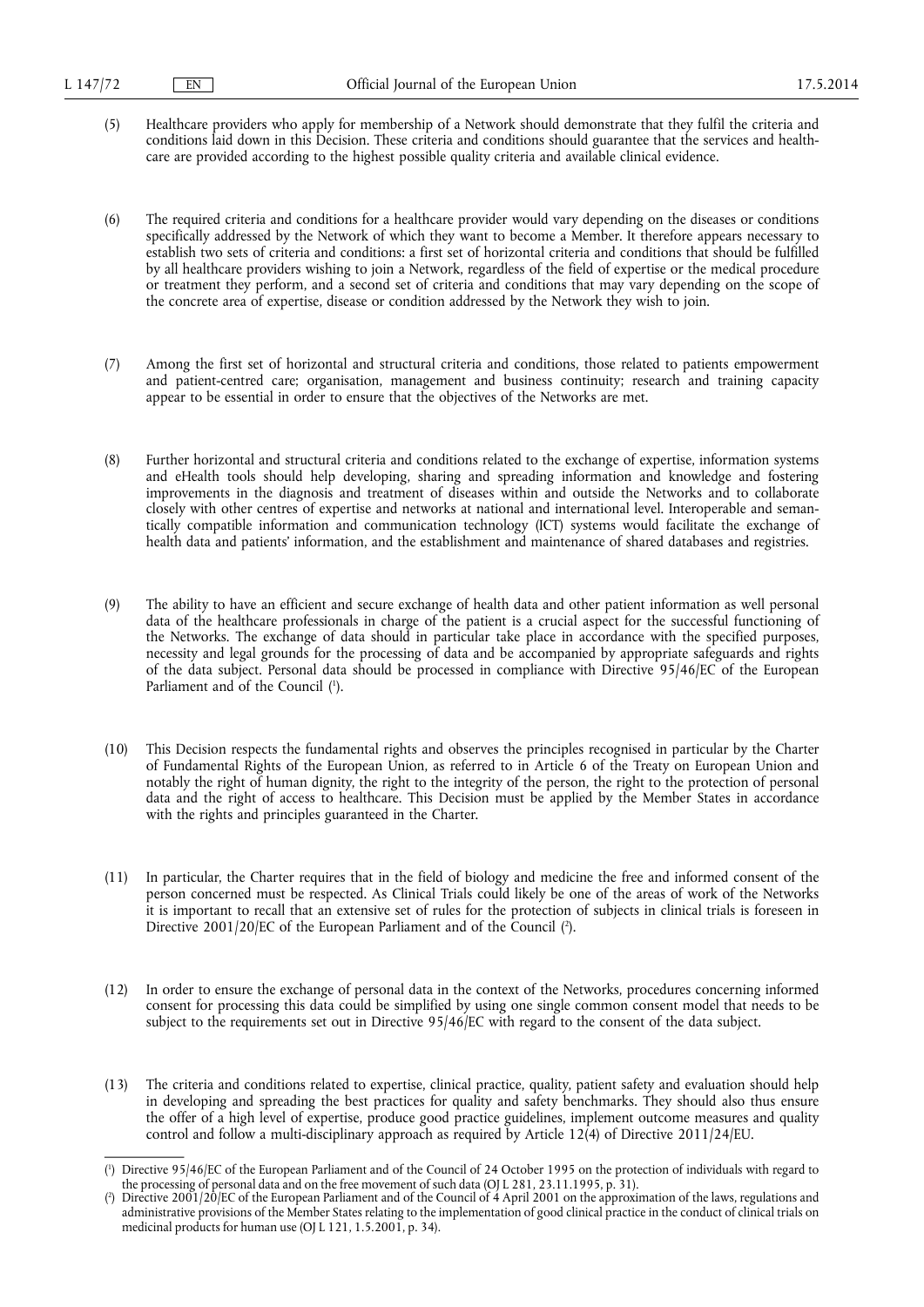(14) Member States with no Member of a given Network may decide to designate healthcare providers with a special link to a given Network, following a transparent and explicit procedure. Those providers might be designated as Associated National Centres focusing in the provision of healthcare or as Collaborative National Centres focusing in the production of knowledge and tools to improve the quality of care. Member States may also wish to designate a national coordination hub with all types of Networks. That might help Member States to pursue Article 12(3)(a) of Directive 2011/24/EU particularly if the objectives of the Network are among those listed under Article 12(2)(f) and (h) of Directive 2011/24/EU. The Coordinator should facilitate the cooperation with these healthcare providers linked to a Network. Those healthcare providers shall support the objectives and respect the rules of the Network and share the work related with the cooperation activities of the Network,

HAS ADOPTED THIS DECISION:

## CHAPTER I

### **GENERAL PROVISIONS**

#### *Article 1*

#### **Subject matter**

This Decision lays down:

- (a) the criteria and conditions that the Networks referred to in Article 12 of Directive 2011/24/EU must fulfil; and
- (b) the criteria and conditions required from healthcare providers wishing to join a Network referred to in Article 12 of Directive 2011/24/EU.

#### *Article 2*

# **Definitions**

For the purpose of this Decision and in addition to the definitions laid down in Article 3 of Directive 2011/24/EU the following definitions shall apply:

- (a) 'Member of a Network' means healthcare providers that are in compliance with the list of criteria and conditions laid down in Article 5 of this Decision and have been awarded with the membership of a given Network;
- (b) 'Highly specialised healthcare' means healthcare that involves high complexity of a particular disease or condition in its diagnosis or treatment or management and high cost of the treatment and resources involved;
- (c) Complex disease or condition' means a particular disease or disorder which combines a number of factors, symptoms, or signs that requires a multidisciplinary approach and well-planned organisation of services over time because it implies one or several of the following circumstances:
	- a large number of possible diagnoses or management options and comorbidity,
	- difficult interpretation of clinical and diagnostic tests data,
	- a high risk of complications, morbidity, or mortality related to either the problem, the diagnostic procedure or the management;
- (d) 'Multidisciplinary healthcare team' means a group of health professionals from several fields of healthcare, combining skills and resources, each providing specific services and collaborating on the same case and coordinating the healthcare to be provided to the patient;
- (e) 'Informed consent under the framework of European Reference Networks' means any freely-given, specific, informed and explicit indication of a subject's wishes by which he or she, either by a statement or by a clear affirmative action, signifies agreement to the exchange of her or his personal and health data between healthcare providers and Members of a European Reference Network as provided in this Delegated Decision.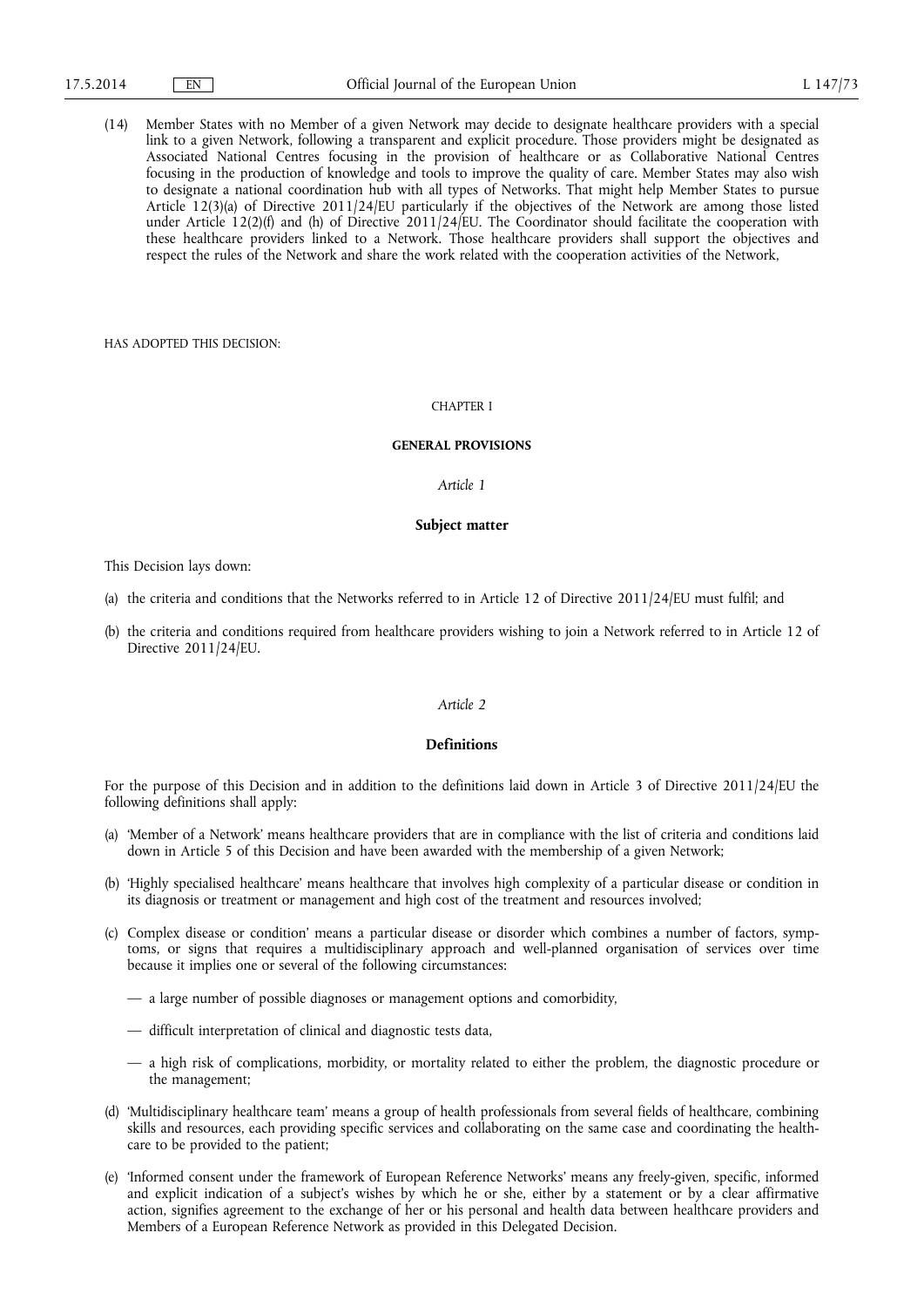CHAPTER II

#### **EUROPEAN REFERENCE NETWORKS**

*Article 3* 

# **Criteria and conditions for Networks**

Networks shall fulfil the criteria and conditions necessary to enable them pursue the applicable objectives of Article 12(2) of Directive 2011/24/EU set out in Annex I.

## *Article 4*

# **Membership of the Networks**

Networks shall be composed of healthcare providers identified as Members of the Network. For each network, one Member will act as Coordinator.

### CHAPTER III

### **HEALTHCARE PROVIDERS**

*Article 5* 

# **Criteria and conditions for applicants of membership of a Network**

All applicants wishing to join a given Network must have knowledge and expertise or offer a diagnosis or a treatment that focusses on a disease or condition falling within the field of specialisation of the Network and shall fulfil the criteria and conditions set out in Annex II.

## CHAPTER IV

# **FINAL PROVISION**

*Article 6* 

This Decision shall enter into force on the 10th day following that of its publication in the *Official Journal of the European Union*.

Done at Brussels, 10 March 2014.

*For the Commission The President*  José Manuel BARROSO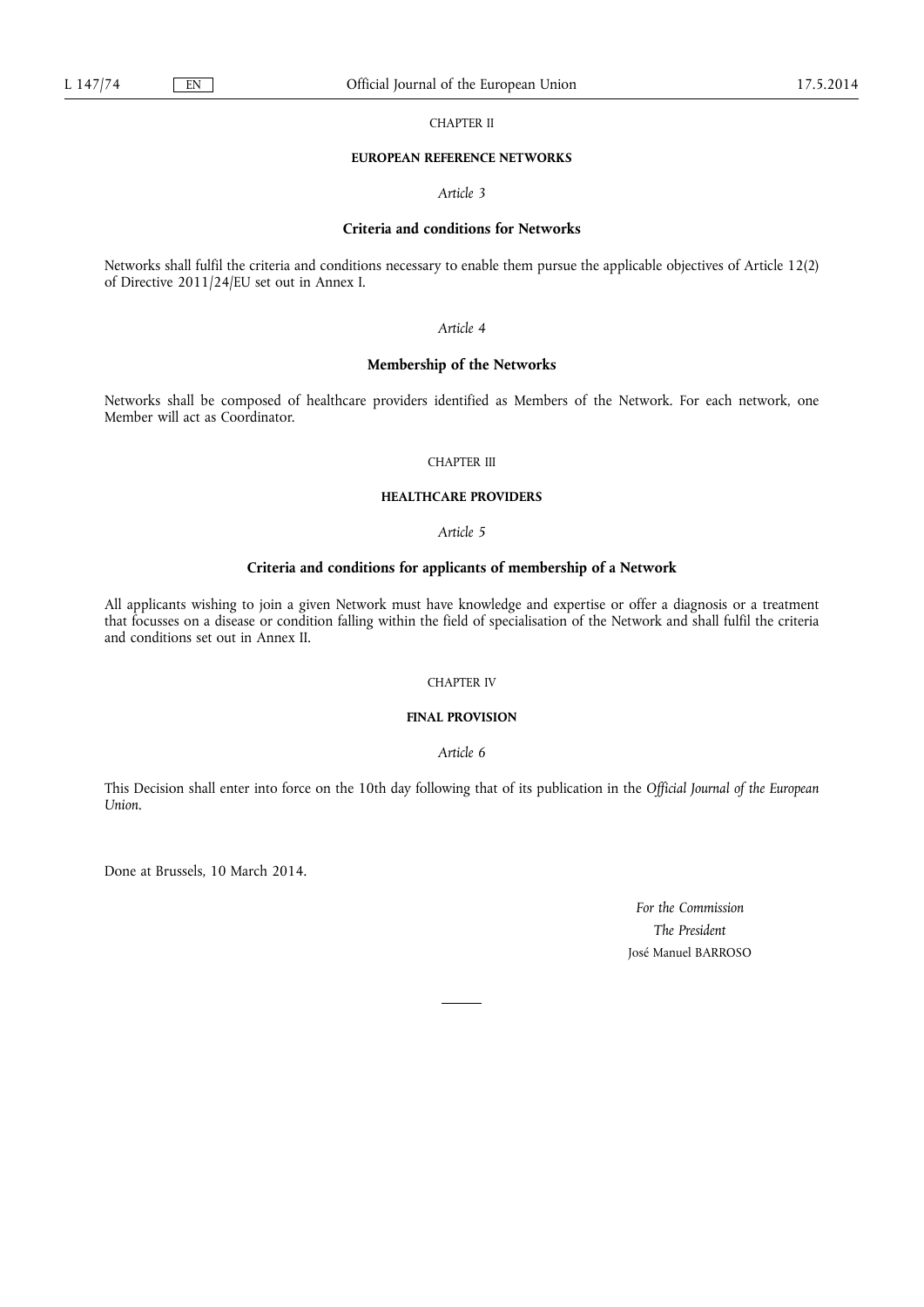### *ANNEX I*

# **CRITERIA AND CONDITIONS TO BE FULFILLED BY THE NETWORKS**

- (1) In order to enable Networks pursue the applicable objectives of Article 12(2) of Directive 2011/24/EU, each Network shall:
	- (a) provide highly specialised healthcare for rare or low prevalence complex diseases or conditions;
	- (b) have a clear governance and coordination structure including at least the following:
		- (i) the Members' Representatives who will represent them within the Network Each Member shall choose its representative from among the health professionals belonging to its staff;
		- (ii) the Board of the Network that will be responsible for its governance. All Members of the Network must be represented on the Board;
		- (iii) the Coordinator of the Network, chosen from among the health professionals belonging to the staff of the coordinating Member, who will chair the meetings of the Board and represent the Network.
- (2) To fulfil the requirement set out in point (i) of Article  $12(4)(a)$  of Directive  $2011/24/EU$  (have knowledge and expertise to diagnose, follow up and manage patients with evidence of good outcomes'), the Networks must:
	- (a) promote good quality and safe care to patients suffering from certain diseases and conditions by fostering proper diagnosis, treatment, follow-up and management of patients across the Network;
	- (b) empower and involve patients in order to improve the safety and good quality of the care they receive.
- (3) To fulfil the requirement set out in point (ii) of Article 12(4)(a) of Directive 2011/24/EU ('follow a multi-disciplinary approach'), the Networks must:
	- (a) identify areas and best practices for multi-disciplinary work;
	- (b) be made up of multi-disciplinary healthcare teams;
	- (c) offer and promote multi-disciplinary advice for complex cases.
- (4) To fulfil the requirement set out in point (iii) of Article 12(4)(a) of Directive 2011/24/EU ('offer a high level of expertise and have the capacity to produce good practice guidelines and to implement outcome measures and quality control'), the Networks must:
	- (a) exchange, gather and disseminate knowledge, evidence and expertise within and outside the Network, in particular on the different alternatives, therapeutic options and best practices with regard to the provision of services and the treatments available for each particular disease or condition;
	- (b) promote expertise and support healthcare providers in order to bring local, regional and national provision of healthcare closer to patients;
	- (c) develop and implement clinical guidelines and cross-border patient pathways;
	- (d) design and implement outcome and performance indicators;
	- (e) develop and maintain a quality, patient safety and evaluation framework.
- (5) To fulfil the requirement set out in point (iv) of Article 12(4)(a) of Directive 2011/24/EU ('make a contribution to research'), the Networks must:
	- (a) identify and fill research gaps;
	- (b) promote collaborative research within the Network;
	- (c) reinforce research and epidemiological surveillance, through setting up of shared registries.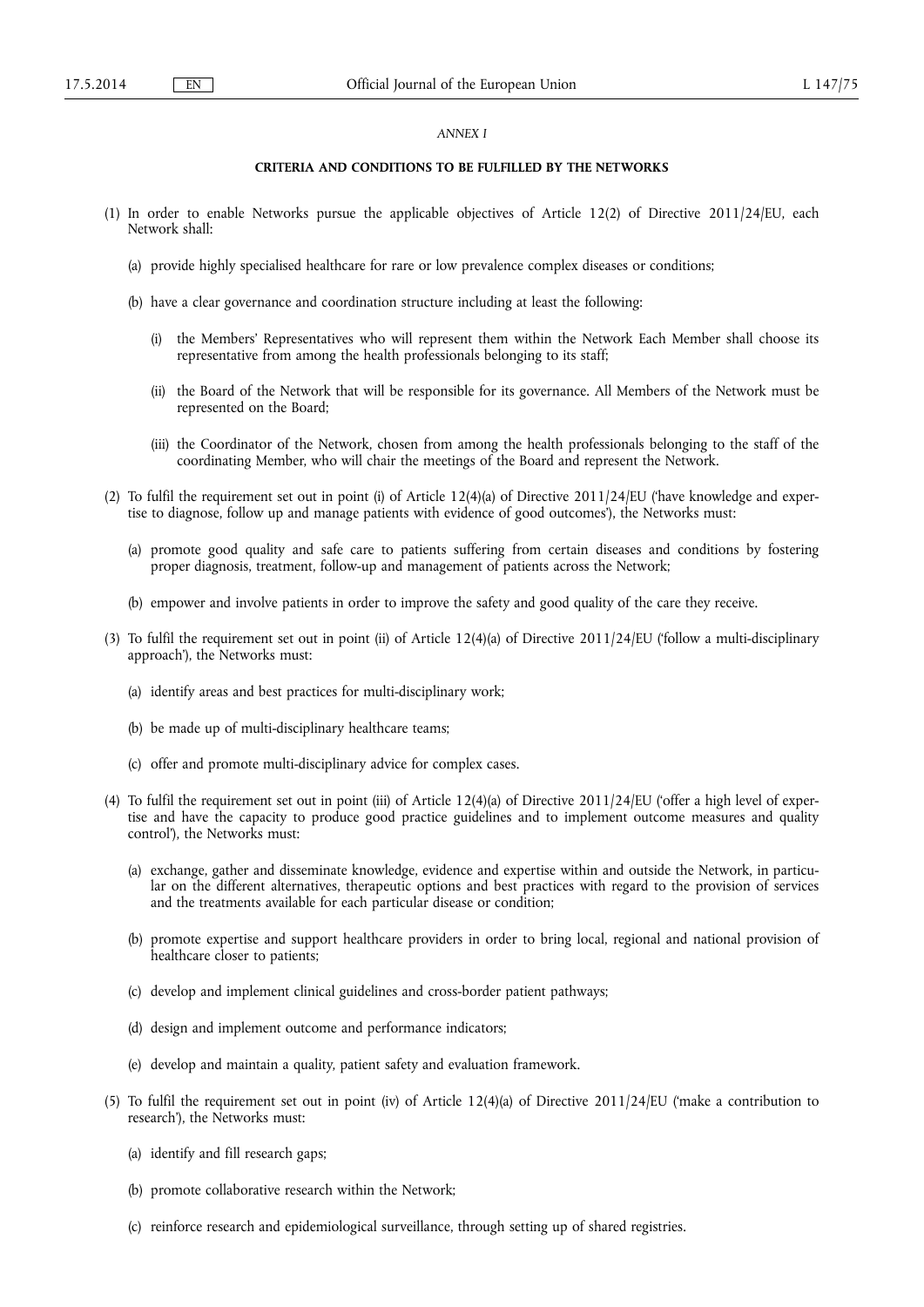- (6) To fulfil the requirement set out in point (v) of Article 12(4)(a) of Directive 2011/24/EU ('organise teaching and training activities'), the Networks must:
	- (a) identify and fill training gaps;
	- (b) encourage and facilitate the development of training and continuous education programmes and tools for healthcare providers involved in the chain of care (within or outside the Network).
- (7) To comply with the requirement set out in point (vi) of Article 12(4)(a) of Directive 2011/24/EU ('collaborate closely with other centres of expertise and networks at national and international level'), the Networks must:
	- (a) exchange and disseminate knowledge and best practices, in particular by supporting national centres and networks;
	- (b) set up networking elements, such as communication tools, and methodologies to develop clinical guidelines and protocols; exchange clinical information in accordance with EU data protection provisions and national implementing measures, in particular Directive 95/46/EC, and Article 3 of this Delegated Decision; develop training alternatives and models and operation and coordination practices, etc.;
	- (c) collaborate with Associated National Centres and Collaborative National Centres chosen by Member States with no Member of a given Network, particularly if the objectives of the Network are among those listed under Article 12(2)(f) and (h) of Directive 2011/24/EU.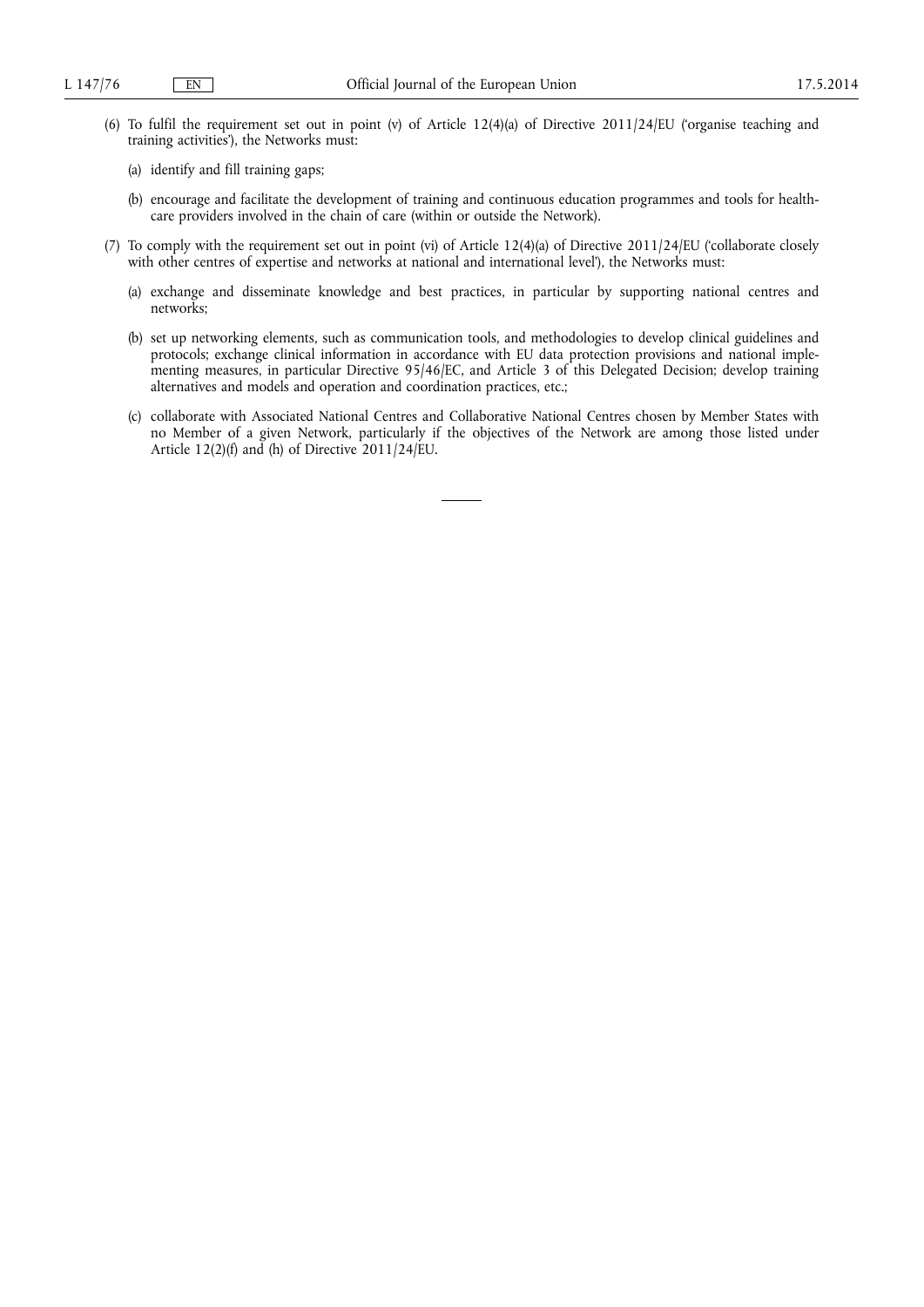## *ANNEX II*

## **CRITERIA AND CONDITIONS FOR APPLICANTS FOR MEMBERSHIP OF A NETWORK**

#### 1. **General criteria and conditions for all applicant healthcare providers**

All applicants wishing to join a Network shall comply with the following criteria and conditions:

- (a) as regards patient empowerment and patient-centred care, applicant providers must:
	- (i) have put strategies in place to ensure that care is patient-centred, that patients' rights (such as the right to informed consent; the right to information concerning their own health; the right to access to their medical records; the right to privacy; the right to complain and the right to obtain compensation, the right to be empowered and to participate (for example, through customer relations management strategies, patient education strategies and active engagement strategies for patients and families throughout the healthcare institution)) are respected;
	- (ii) provide clear and transparent information about complaint procedures and the remedies and forms of redress available to both domestic and foreign patients;
	- (iii) ensure feedback on patient experience and the active evaluation of patient experience;
	- (iv) apply personal data protection rules and ensure access to medical records and clinical information in compliance with EU data protection provisions and national implementing measures and in particular with Directive 95/46/EC;
	- (v) ensure that the informed consent of the data subject complies with the requirements set out in Article 2(e) of this Delegated Decision, in particular informed consent given freely, unambiguously and explicitly by the subject or his/her legal representative after being informed of the purpose, nature, significance and implications of the use of his/her personal and health data, if personal health data is exchanged under this Delegated Decision, and being informed of his/her rights under the applicable data protection rules. The given consent should be duly documented;
	- (vi) ensure transparency, including providing information about clinical outcomes, treatment options and the quality and safety standards put in place;
- (b) with regard to organisation, management and business continuity, applicant providers must:
	- (i) apply transparent and explicit organisation and management rules and procedures, including in particular the procedures for managing cross-border patients in their area of expertise;
	- (ii) ensure that tariffs are transparent;
	- (iii) have a business continuity plan over a given time frame, including ensuring:
		- the provision of essential medical care in the case of unexpected resource failure, or access or referral to alternative resources if necessary,
		- the maintenance of the stability and technical capacity and expertise of the provider, such as a plan for managing human resources and updating technology;
	- (iv) ensure coordination with and easy access of the provider to other resources or specific units or services necessary for managing patients;
	- (v) have good general facilities, such as surgery theatres, an intensive care unit, an isolation unit, an emergency ward and laboratories;
	- (vi) have the capacity to communicate with relevant post-discharge services, including the capacity for cross-border communication;
- (c) with regard to research and training capacity, applicant providers must:
	- (i) have the capacity to provide academic, university or specialised level training;
	- (ii) have human, technical and structural capacity, skill mix and resources;